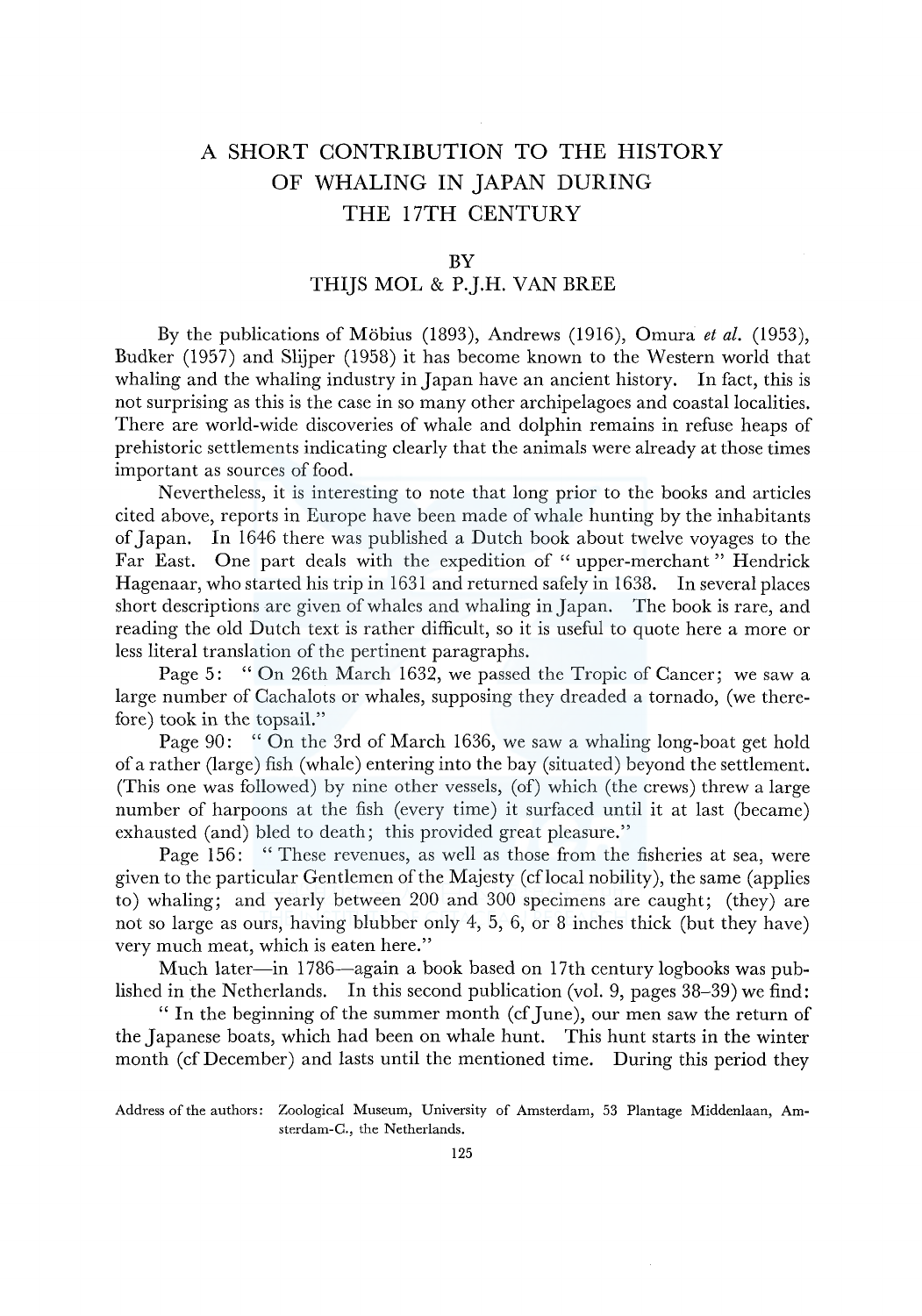caught 274 small and large fishes (whales). The Japanese normally catch them not far away from the strand (coast). W hen they discover a fish (whale), they shoot it with harpoons and having hit it, they let the animal run (swim) so long that by fatigue or by loss of blood, it floats on the water. Afterwards they tow the fish (whale) to land, pull it up the shore and cut or hew the meat off it, as can be seen on the accompanying illustration."

The caption of the print, which we reproduce herewith, reads "Whaling at Firando, in Japan". The artists is unknown and almost certainly never visited Japan (e.g., see the clothes of the men in the picture). He was very much inspired by a print made by H. (endrik) Goltzius (1558–1617) of a female Blackfish (Globicephala melaena), stranded near Zandvoort, the Netherlands, on 21st November 1594. This small whale is almost exactly reproduced (e.g., the laterally placed blowhole and the swollen mammae), so one is inclined to talk about a 'pirated' picture. The other whales in the background are similar to the large one in front.\*

Van Deinse, the well-known Dutch cetologist (1895–1965), who published extensively on the history of whaling, mentions this 'pirated' print but does not seem to have consulted the original. In his thesis  $(1931, \text{page } 249)$  he calls it: "Whaling by the natives of the Dutch East Indies (now Indonesia)."

Although not pertaining specifically to Japanese whaling, there is an important



Fig. 1. Whaling at Firando, Japan. From a Netherlands' book (1786): see text.

\* ln the period this MS was sent to the editors and reading the proofs, we were informed that a prepar atory study of this pirated print, a sepia drawing, is present in the collections of the Koninklijk Oudheidkundig Genootschap in Amsterdam.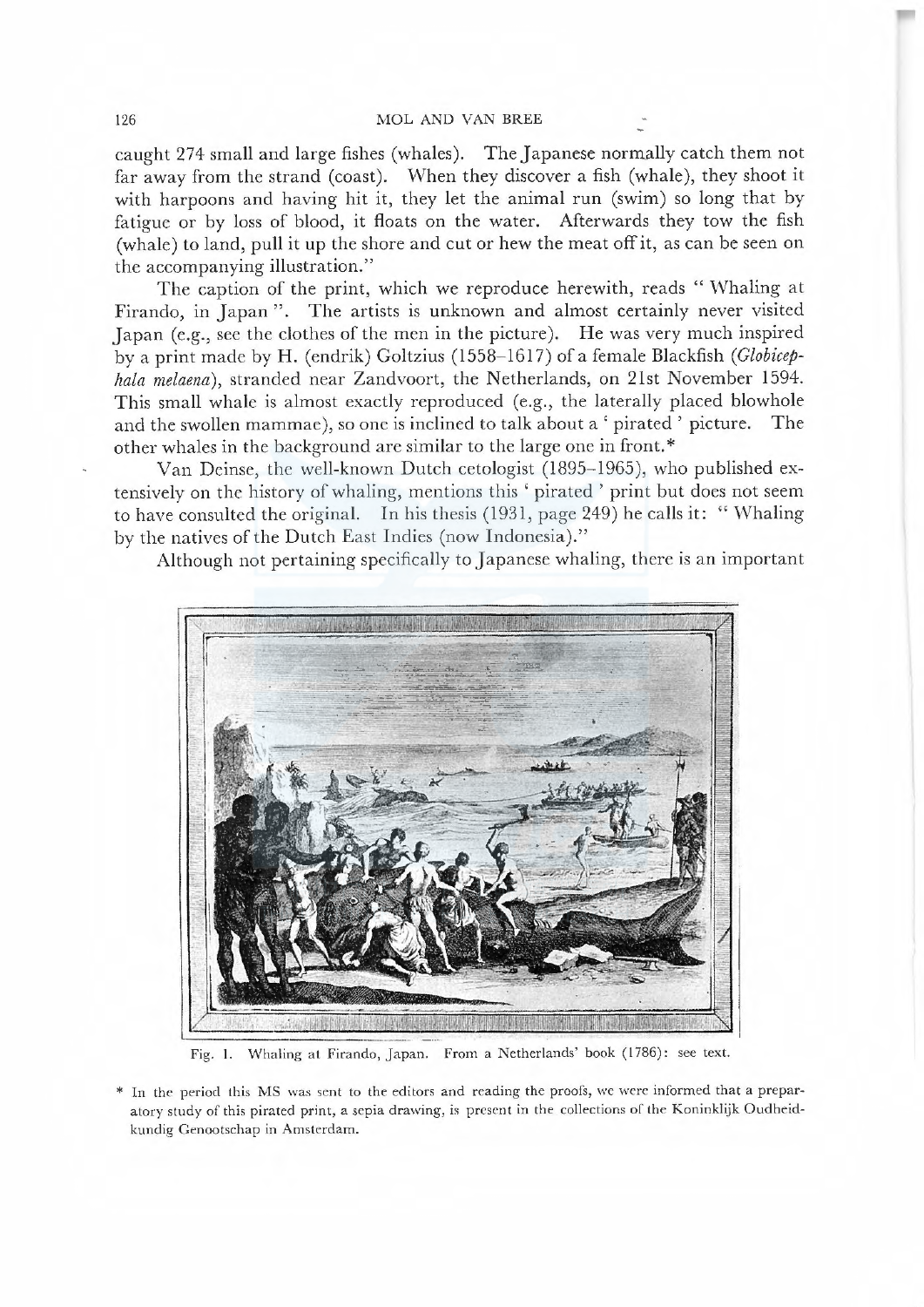l 7th century book containing a description of whaling in the Far East between 1655 and 1657. This is the Report of the Embassy of the Dutch East India Company to the Emperor of China by Joan Nieuhof published in 1665. On pages 158-160, the author describes both whales and whaling as follows:

"Near the island of Hainan, the Chinese capture whales in the same way as the Dutch in the North near Greenland, whereof they make oil which serves for several uses".

Next come several paragraphs on the habits of the whales and also on their anatomy and biology. In this section, it is of great interest that the author mentions " sea spiders ", " sea moss " and " fish " as food for baleen-whales. One whale was seen which had 40 codfish in its stomach (? *Balaenoptera borealis).* Furthermore, quite interesting is the description of copulation. It is stated that the whales take up a vertical position in the water and clasp each other with their flippers (see Nishiwaki & Hayashi, 1950, figs. A3-A6); this position is maintained from half an hour to one hour.

On whaling we find: " The capture of whales happens in this way; as soon as they spot a whale at sea, they fall (go down) in a sloop, with a harpooner, that being the one who will strike the fish, in front. Having arrived near the fish, the harpooner shoots (this verb is used in the original text) his harpoon into the whale alongside the head, so that it gets struck. This harpoon is an iron of about three feet long, sharpened in front, provided with barbs and on the rear part a rope or line is fastened of about two hundred fathoms in length, which lays ready in the boat. The fish, having been struck with this iron and feeling itself hurt, darts with great force to the ground (bottom) as the rope is payed out. If it happens that the fish darts deeper than the rope is long, they must let it slip (let the end go); for if the line should be fastened to the boat or should the rope catch during the paying out, the whale would pull the sloop upside down.

Sometimes they fasten to the end of the rope an empty barrel which most of the time floats or returns (to the surface) and which they follow rowing. Sometimes it happens the whale makes off with it and they do not see it again. The fish, tossing about in the deep, becomes after a time powerless, and surfaces, dead or still living, on which the boat again draws near it, and not being dead, they spear it, that means, they stab it, with poles about half as long as lances, which are provided in front with iron points, into the sides, by which they are in danger to be overturned by the whale; for it strikes so fearfully with its tail and flippers, that the sea becomes as white as foam. The fish being dead, the blubber is cut off with long knives and afterwards they boil oil from it. When the blubber is cut off the whales, they let them (the carcasses) drift; whereupon many gulls light on them to scavenge. And so large are these dead bodies and trunks from which the blubber is cut, that from afar they look like living whales."

In the text of the book by Nieuhof only baleen-whales, dolphins, and killerwhales are mentioned; it is therefore rather strange that in the accompanying illustration a Cachalot or Sperm-Whale clearly shows. Our reproduction is taken from the 1665 edition. Later editions such as those of 1670 and 1693 have the added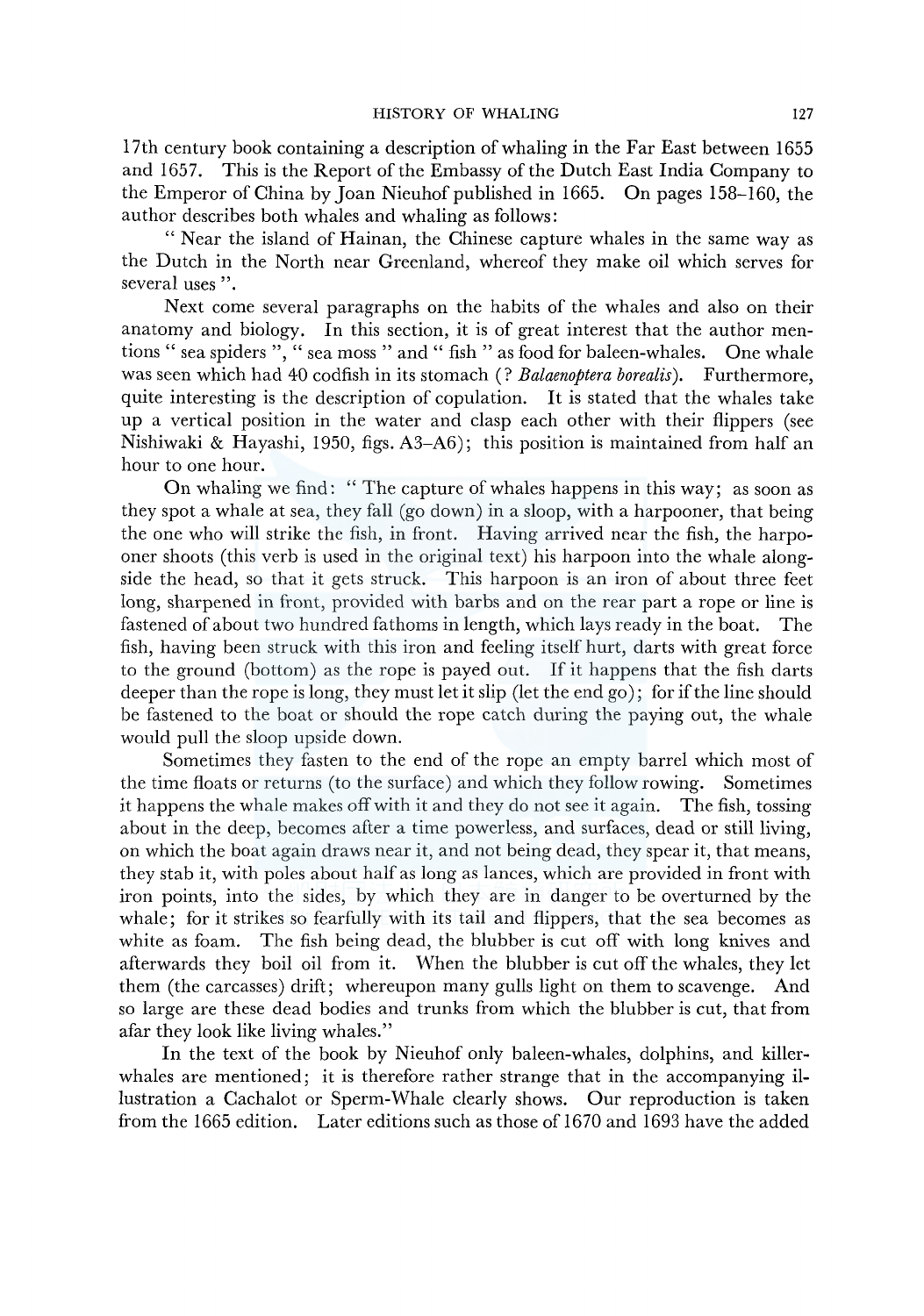

Whaling at the island of Hainan. After Nieuhof (1665). For particulars see Fig. 2. the text of the article.

title "Balene". Although the men wear Chinese-type clothes, this print is also a 'pirated' one. The unidentified artist copies almost exactly the etching made by Wenzel Hollar (1607-1677) (see Timm, 1961) and this artist, in turn, copies the copper engraving by Jan P. Saenredam (1565/66-1607; pupil of Goltzius) of a Cachalot stranded near Beverwijk, the Netherlands, on 13th January 1602 (see also Van Deinse, 1931, pages  $179+184$ ). On the print representing whaling at the island of Hainan, only the beacon in front is a new added element. We are able to reproduce the figure from the book by Nieuhof thanks to the courtesy of the management of the Netherlands Historical Maritime Museum in Amsterdam; we wish to express our appreciation to the Librarian of this Museum for her help.

## **REFERENCES**

ANDREWS, R. CH. (1916). Whale hunting with gun and camera. Appleton & Cy .- New York & London, I-XXII, 1-332.

ANONYMOUS (1646). Begin ende Voortgang Vande Vereenigde Neederlandtsche Geoctroyeerde Oost-Indische Compagnie, etc. (J. Janssonius-cf. Amsterdam), Vol. 1+2.

In Vol. 2-Verhael Vande Reyze gedaen inde meeste deelen vande Oost-Indiën, Doorden Opper-Coopman Hendrick Hagenaar. Uitgevaeren in den Jaere 1631. Ende wedergekeert Ao 1638, etc. 1-233.

(1986). Nederlandsche reizen, tot bevordering van den koophandel, naar de meest afgelegene gewesten des aardkloots, etc. Vol. 1-14. P. Conradi-Amsterdam; V. van der Plaats-Harlingen. Vol. 9, 1-144, 6 pls.

BUDKER, P. (1957). Baleines et Baleiniers. Horizons de France-Paris, 1-193, 32 pls. English ed.: G. G. Harrrap & Co.-London, Toronto, Wellington, Sydney, 1958.

DEINSE, A. B. VAN (1931). De Fossiele en Recente Cetacea van Nederland. H. J. Paris-Amsterdam, I-XI, 1-304, 39 pls.